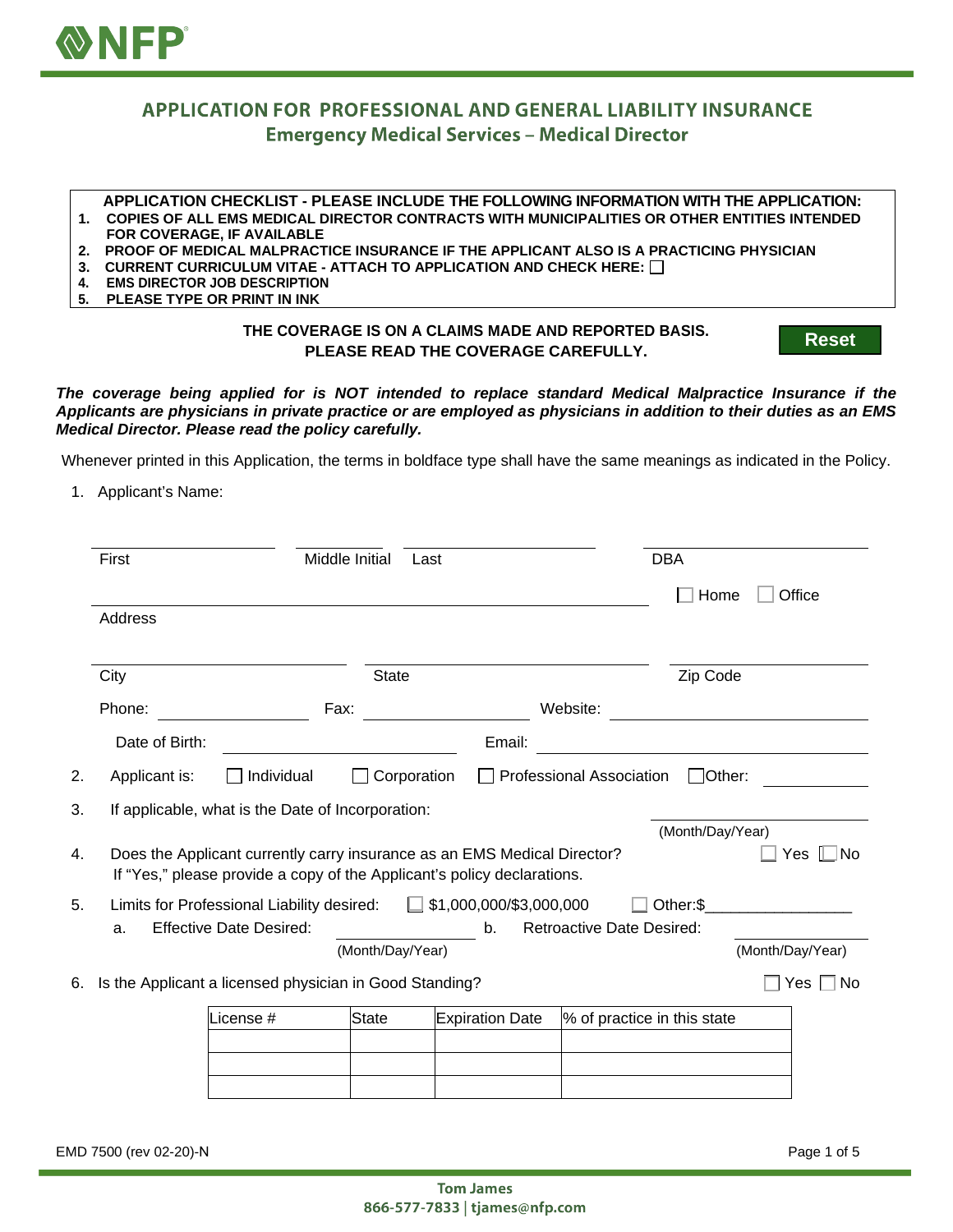

| 7.         | <b>Practitioner DEA Number:</b>                                                                                                                                                                                                                                                                         |                       |  |  |  |  |
|------------|---------------------------------------------------------------------------------------------------------------------------------------------------------------------------------------------------------------------------------------------------------------------------------------------------------|-----------------------|--|--|--|--|
|            | <b>Medical Specialty Information:</b>                                                                                                                                                                                                                                                                   |                       |  |  |  |  |
| 8a.        | Principal Medical Specialty in which the Applicant practices:                                                                                                                                                                                                                                           |                       |  |  |  |  |
| 8b.        | Percent of practice time:<br>$\%$                                                                                                                                                                                                                                                                       |                       |  |  |  |  |
| 8c.        | Sub-Specialty in which the Applicant practices:                                                                                                                                                                                                                                                         |                       |  |  |  |  |
| 8d.        | Percent of practice time:<br>%                                                                                                                                                                                                                                                                          |                       |  |  |  |  |
| 9a.<br>9b. | Has the Applicant completed an EMS fellowship?<br>If "Yes," please describe:                                                                                                                                                                                                                            | Yes<br>No             |  |  |  |  |
|            | 10. List the states where the applicant is an EMS Medical Director:                                                                                                                                                                                                                                     |                       |  |  |  |  |
|            | 11. Date the Applicant first became an EMS Medical Director:                                                                                                                                                                                                                                            |                       |  |  |  |  |
|            | 12a. Is the Applicant a State or regional EMS Medical Director?<br>12b. If "Yes," please submit a copy of the Applicant's EMS Medical Director contract/job description.                                                                                                                                | Yes<br>No             |  |  |  |  |
|            | 13a. Is the Applicant a member of the National Association of EMS Physicians (NAEMSP) or any<br>other professional association?<br>13b. Please list any associations other than the NAEMSP:                                                                                                             |                       |  |  |  |  |
|            | 14a. Is the Applicant employed outside of their duties as an EMS Medical Director?                                                                                                                                                                                                                      | No.<br><b>Yes</b>     |  |  |  |  |
|            | 14b. If "Yes," check the appropriate boxes:<br>Hospital Emergency Department   Urgent Care Facility<br>Faculty $\Box$<br>Other:                                                                                                                                                                         |                       |  |  |  |  |
|            | 14c. Duties:                                                                                                                                                                                                                                                                                            |                       |  |  |  |  |
|            | Full-Time<br>$\Box$ Part-Time                                                                                                                                                                                                                                                                           |                       |  |  |  |  |
|            | 15a. Does the Applicant carry Physician's Medical Malpractice Insurance for the above duties?                                                                                                                                                                                                           | $\exists$ No<br>Yes I |  |  |  |  |
|            | 15b. If Yes, attach a copy of the certificate of insurance or indicate if coverage/indemnification is provided to the<br>Applicant by their employer.<br>NOTE: If the Applicant is a general/family practice physician, proof of insurance is REQUIRED.                                                 |                       |  |  |  |  |
|            | 15c. If "No," please provide an explanation.                                                                                                                                                                                                                                                            |                       |  |  |  |  |
|            | NOTE: The rendering of medical services outside the Applicant's capacity as an EMS Medical Director is<br>specifically excluded from coverage for which the Applicant is applying.                                                                                                                      |                       |  |  |  |  |
|            | <b>Has the Applicant:</b>                                                                                                                                                                                                                                                                               |                       |  |  |  |  |
|            | 16a. Ever been the subject of disciplinary or investigatory proceedings or reprimand by an<br>administrative or governmental agency, hospital or professional association?                                                                                                                              | Yes<br>No             |  |  |  |  |
|            | 16b. Ever been convicted for an act committed in violation of any law or ordinance other than traffic<br>offenses?                                                                                                                                                                                      | Yes<br>No.            |  |  |  |  |
|            | 16c. Ever been treated for alcoholism or drug addiction?                                                                                                                                                                                                                                                | Yes<br>No.            |  |  |  |  |
|            | 16d. Ever had any state professional license or license to prescribe or dispense narcotics refused,<br>suspended, revoked, renewal refused or accepted only on special terms or ever voluntarily<br>surrendered same?                                                                                   | Yes<br>No.            |  |  |  |  |
|            | 16e. Ever had any insurance company cancel, decline, refuse to renew or accept only on special<br>terms their malpractice insurance? (not allowed in MO)                                                                                                                                                | Yes<br>No.            |  |  |  |  |
|            | 16f. Ever had the Applicant's hospital privileges denied, modified, suspended, revoked, non-<br>renewed or accepted on a restricted basis or been subjected to probation, reprimand, censure,<br>sanction or other disciplinary action as a result of a hospital committee investigation or<br>inquiry? | Yes<br>No.            |  |  |  |  |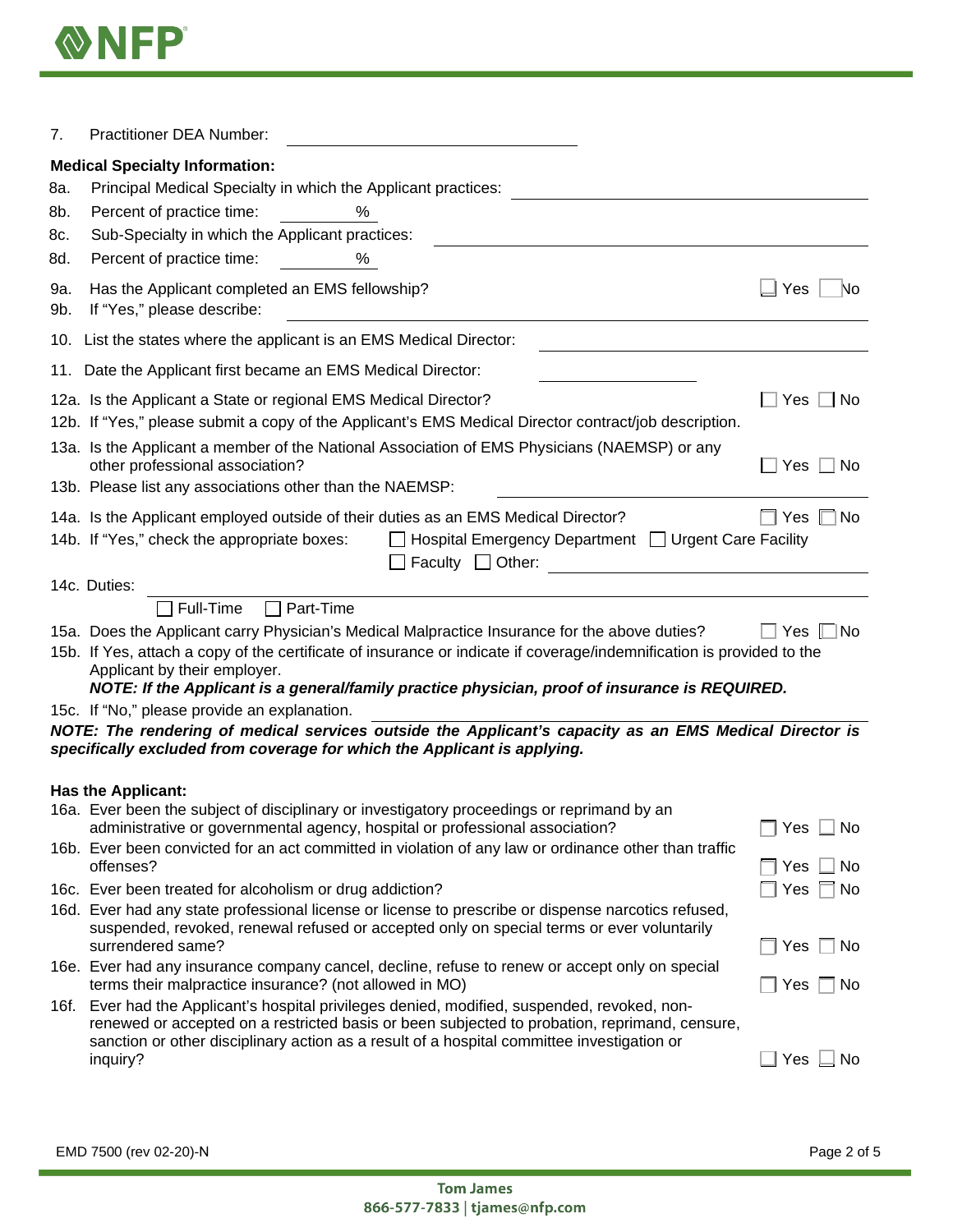

|      | If "Yes," please complete the Claim/Circumstance/Administrative Hearings Supplement<br>for each claim/suit brought against the Applicant in the past and submit complete<br>copies of all office/hospital records, summons and complaint, etc. | No<br>Yes $\Box$ |  |  |  |  |
|------|------------------------------------------------------------------------------------------------------------------------------------------------------------------------------------------------------------------------------------------------|------------------|--|--|--|--|
|      | 16h. Had any professional liability and/or Employment Practices Liability claims or incidents been<br>made against the Director, the applicant, or anyone proposed for this insurance?<br>If "Yes," how many?                                  | No<br>Yes        |  |  |  |  |
|      | If "Yes," please complete a Claim/Circumstance/Administrative Hearings Supplement for each incident.                                                                                                                                           |                  |  |  |  |  |
| 16i. | Been made aware of any facts or circumstances, which might give rise to a medical<br>malpractice, professional liability or Employment Practices Liability claim or complaint?<br>If "Yes," how many?                                          | No.<br>Yes       |  |  |  |  |
|      | If "Yes," please complete a Claim/Circumstance/Administrative Hearings Supplement for each incident.                                                                                                                                           |                  |  |  |  |  |
| 16j. | Been made aware of any charges, inquiries, investigations, grievances or other administrative<br>or disciplinary hearings?<br>If "Yes," how many?                                                                                              | No<br>Yes        |  |  |  |  |
|      | If "Yes," please complete a Claim/Circumstance/Administrative Hearings Supplement for each incident.                                                                                                                                           |                  |  |  |  |  |
| 17.  | Is a temporary medical director available to handle your responsibilities in the event of your<br>absence?<br>If "Yes," please provide details:                                                                                                | No.<br>Yes       |  |  |  |  |
| 18.  | Does the Applicant have Allied Healthcare Personnel in their employment?<br>If "Yos" bays sach of the Applicant's employed Allied Health Personnal complete an Employee Supplement                                                             | No<br>Yes        |  |  |  |  |

If "Yes," have each of the Applicant's employed Allied Health Personnel complete an Employee Supplement and attach a copy of licensure and certification for each.

19. Complete the following for each separate contract or entity for which coverage is desired.

| <b>Medical Director</b><br><b>Contracts: Name Each</b><br><b>Contracting Entity</b> | Type of<br>Entity:<br>P=Public<br>V=Private | <b>Contract in</b><br>place<br>Y/N | Cities/<br><b>Counties</b><br>Served | No. of<br><b>EMTs</b> | No. of<br><b>Additional</b><br><b>Doctors</b> | No. of<br>Physicians<br><b>Assistants</b> | No. of<br>Fireman | No. of<br><b>Volunteers</b><br>and Others |
|-------------------------------------------------------------------------------------|---------------------------------------------|------------------------------------|--------------------------------------|-----------------------|-----------------------------------------------|-------------------------------------------|-------------------|-------------------------------------------|
|                                                                                     |                                             |                                    |                                      |                       |                                               |                                           |                   |                                           |
|                                                                                     |                                             |                                    |                                      |                       |                                               |                                           |                   |                                           |
|                                                                                     |                                             |                                    |                                      |                       |                                               |                                           |                   |                                           |
|                                                                                     |                                             |                                    |                                      |                       |                                               |                                           |                   |                                           |
|                                                                                     |                                             |                                    |                                      |                       |                                               |                                           |                   |                                           |
|                                                                                     |                                             |                                    |                                      |                       |                                               |                                           |                   |                                           |
|                                                                                     |                                             |                                    |                                      |                       |                                               |                                           |                   |                                           |
|                                                                                     |                                             |                                    |                                      |                       |                                               |                                           |                   |                                           |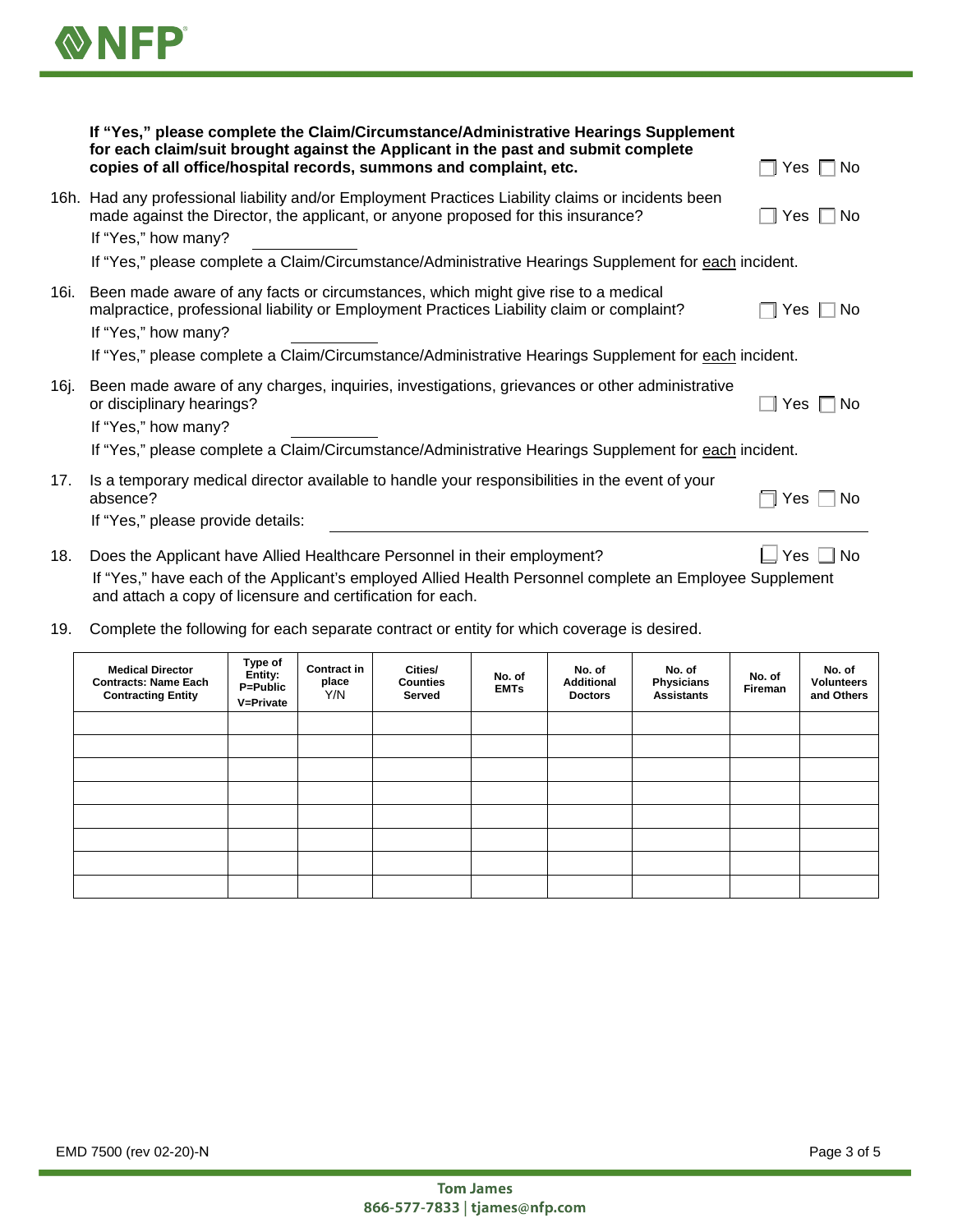

## SIGNATURE SECTION AND OTHER INFORMATION

**NOTE: Please recheck all answers and sign below. Coverage cannot be bound without signature or if this application is incomplete.**

**THE UNDERSIGNED REPRESENTS TO THE BEST OF HIS OR HER BELIEF AND KNOWLEDGE, AFTER REASONABLE INQUIRY AND DUE DILIGENCE, THE STATEMENTS SET FORTH IN THIS APPLICATION AND ANY SUPPLEMENTS THERETO ARE TRUE AND CORRECT.**

**THE UNDERSIGNED DECLARES THAT ANY CLAIM, INCIDENT OR CIRCUMSTANCE TAKING PLACE PRIOR TO THE EFFECTIVE DATE OF THE INSURANCE APPLIED FOR WILL IMMEDIATELY BE REPORTED IN WRITING TO THE INSURER. AS A RESULT, THE INSURER MAY WITHDRAW OR MODIFY ANY OUTSTANDING QUOTATIONS AND/OR AUTHORIZATION OR AGREEMENT TO BIND THE INSURANCE.**

**THE SIGNING OF THIS APPLICATION DOES NOT BIND THE UNDERSIGNED TO PURCHASE THE INSURANCE, NOR DOES THE REVIEW OF THIS APPLICATION BIND THE INSURANCE COMPANY TO ISSUE A POLICY.**

**THE APPLICANT UNDERSTANDS AND AGREES THIS APPLICATION AND ANY SUPPLEMENTS THERETO SHALL BE INCORPORATED INTO ANY POLICY THAT MAY ISSUED AND THE UNDERWRITERS ARE RELYING ON THE TRUTH OF THE STATEMENTS SET FORTH HEREIN IN MAKING A DETERMINATION TO ISSUE ANY POLICY. THE APPLICANT ALSO UNDERSTANDS AND AGREES THIS APPLICATION FOR COVERAGE DOES NOT MEAN ANY REQUESTED COVERAGES, LIMITS OR DEDUCTIBLES SHALL BE GRANTED IN FACT; UNDERWRITERS MUST AGREE TO ANY REQUESTS WHETHER IN THE APPLICATION OR OTHERWISE.**

**THE UNDERSIGNED INDIVIDUAL REPRESENTS HE OR SHE IS DULY AUTHORIZED AND EMPOWERED TO MAKE THIS APPLICATION, INCLUDING THE REPRESENTATION, ON BEHALF OF THE APPLICANT OR ANY INDIVIDUAL WHO MAY SEEK COVERAGE UNDER ANY BINDER OR INSURANCE POLICY ISSUED IN RELIANCE HEREON.**

**APPLICABLE IN THE STATE OF NEW YORK: ANY PERSON WHO KNOWINGLY AND WITH INTENT TO DEFRAUD ANY INSURANCE COMPANY OR OTHER PERSON FILES AN APPLICATION FOR INSURANCE OR STATEMENT OF CLAIM CONTAINING ANY MATERIALLY FALSE INFORMATION OR CONCEALS FOR THE PURPOSE OF MISLEADING, INFORMATION CONTAINING ANY FACT MATERIAL THERETO, COMMITS A FRAUDULENT INSURANCE ACT, WHICH IS A CRIME, AND SHALL ALSO BE SUBJECT TO A CIVIL PENALTY NOT TO EXCEED FIVE THOUSAND DOLLARS AND THE STATED VALUE OF THE CLAIM FOR EACH SUCH VIOLATION.**

Signature and Title of Principal (must be owner, partner, or officer) Date

Print Name and Title of Principal Signing Above